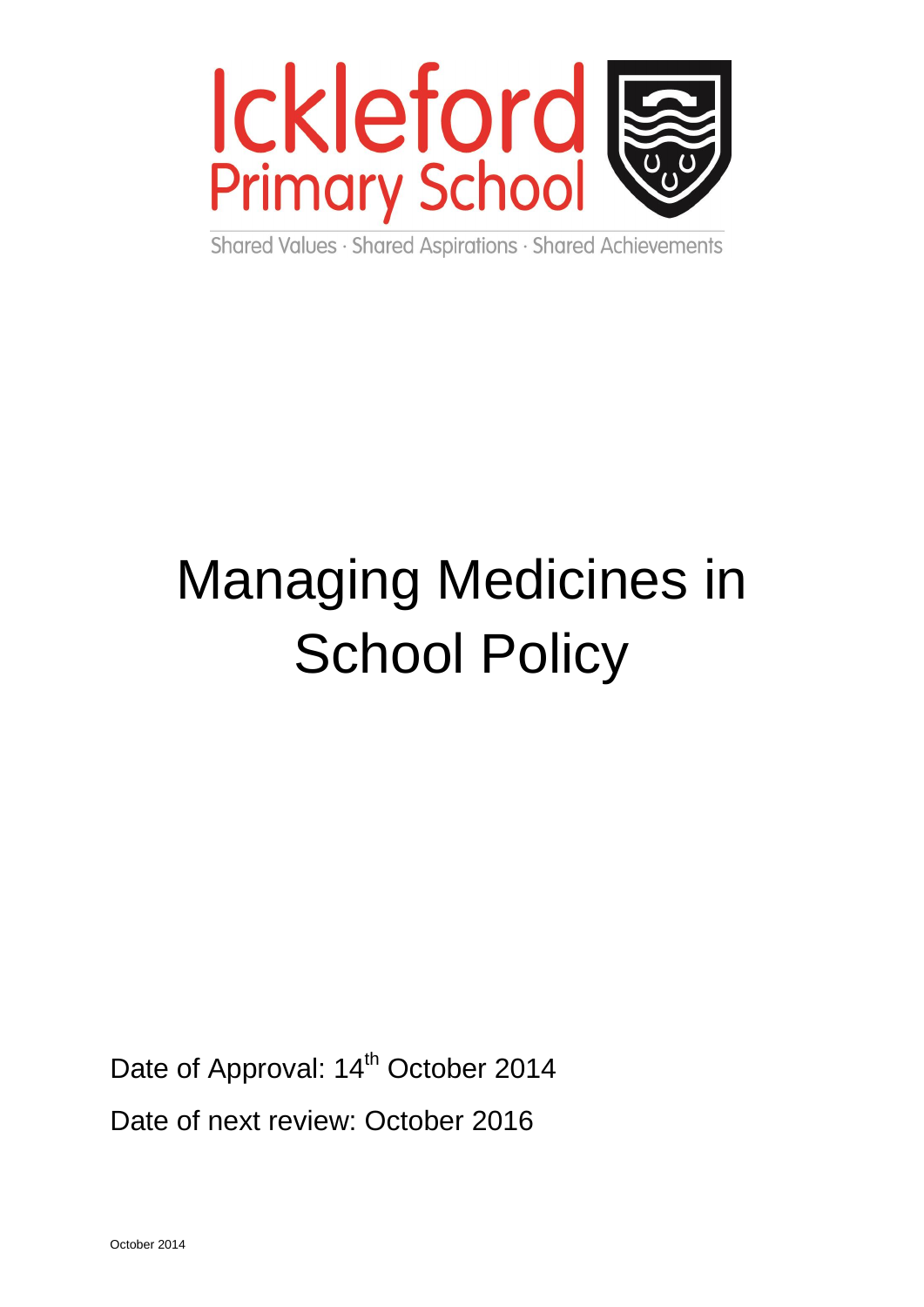This document applies to the administering of medication to children at Ickleford Primary School.

Teachers and support staff are not required to manage a child's medicine.

There is no legal duty which requires school staff to administer medication, this is a voluntary role.

Any member of staff managing medicines should be appropriately trained and insured. In the event of a legal action over an allegation of negligence, the employer rather than the employee is likely to be held responsible.

Parents should keep children at home when they are acutely unwell.

Following Hertfordshire County Council guidance the following points should be noted:

- 1. Non-prescribed medication should not normally be administered to children by staff. An exception may be made for travel sickness pills if requested by the parent. The medication should be labelled with the child's name.
- 2. Medication should only be taken in school when absolutely essential.
- 3. Only medicines that have been prescribed by a doctor, dentist, nurse prescriber or pharmacist prescriber will be accepted.
- 4. Medicines must always be provided in the original container as dispensed by a pharmacist including the precriber's instructions for administration. It should not be repackaged or relabelled.
- 5. Staff should be made aware of the side effects of the medication.
- 6. Parents will be required to complete a Request for School to Administer Medication Form (MED 1). They will be required to bring the medication daily until the child no longer requires it. **This must be signed in and out by the parent and not the child.**
- 7. No creams or lotions will be administered.
- 8. All Epipens will be kept the school office in a container clearly labelled with the child's name and photograph accompanied by a letter from the parent/guardian stating exactly when and how they are to be administered.
- 9. All inhalers will be kept in the child's classroom.
- 10. Any special medications/dressings for acute conditions will be kept in a container, clearly labelled with the child's name and photograph in the school office.
- 11.Some children may have long term medical needs and may be prescribed some drugs covered by the Misuse of Drugs Act as medication for use. Members of staff may administer a controlled drug to the child for whom it has been prescribed in accordance with the prescriber's instructions. The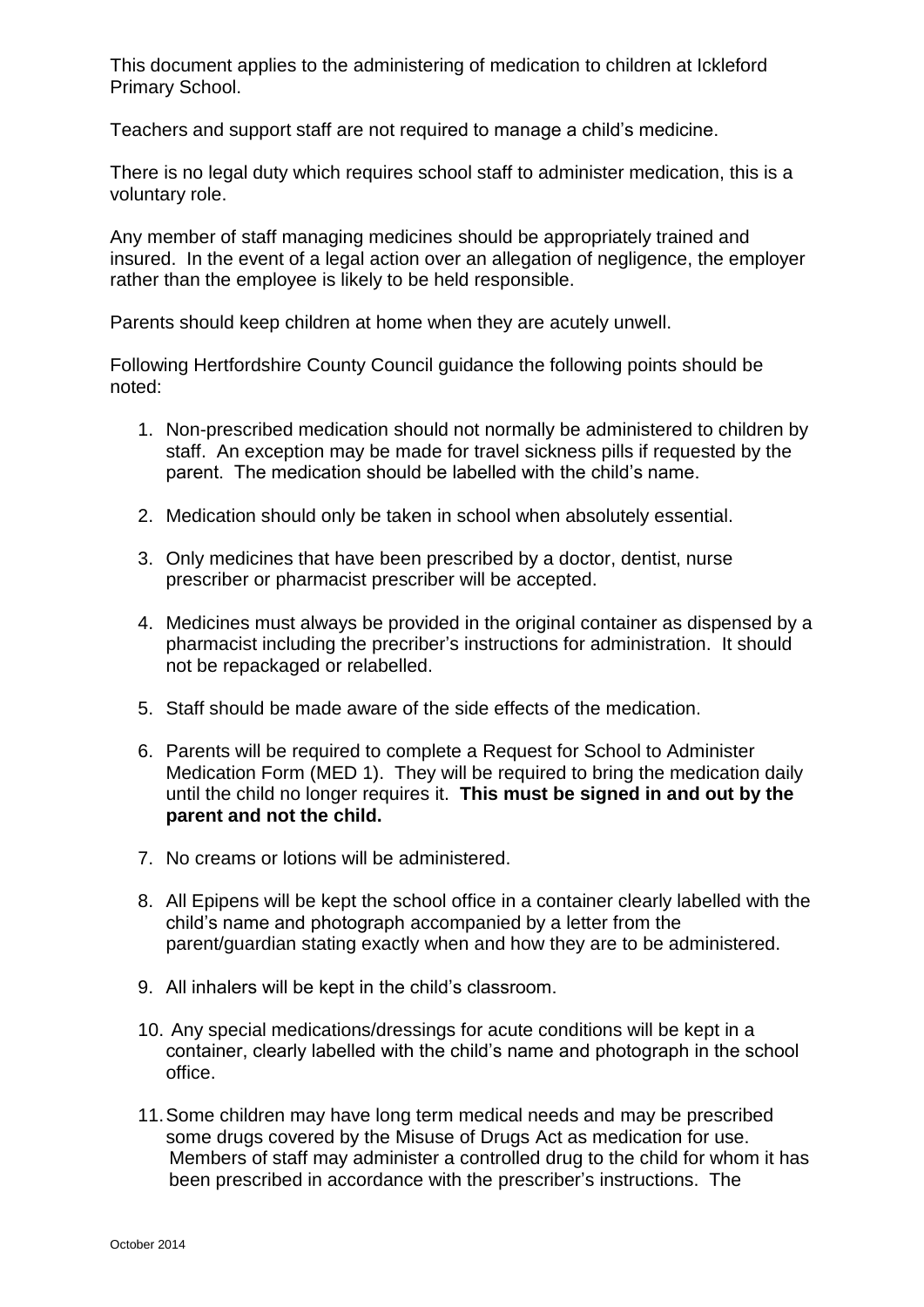controlled drug will be kept in a secure place inaccessible to pupils but to which staff have access. A controlled drug should be returned to the parent when no longer required to arrange safe disposal. If this is not possible, it should be returned to the dispensing pharmacist. Misuse of a controlled drug is an offence and should be dealt with under the drugs policy.

- 12. It is important for the school to have sufficient information about the medical condition of any pupil with long term medical needs. If a pupil's medical needs are inadequately supported this can have a significant impact on a pupil's academic attainments and/or lead to emotional and behavioural problems. The school therefore needs to know about any medical needs before a child starts school, or when a pupil develops a condition. For pupils who attend hospital appointments on a regular basis, special arrangements may also be necessary. In this event a health care plan may be drawn up, involving the parents and relevant health professionals. This can include:
	- details of a pupil's condition
	- special requirements e.g. dietary needs, pre-activity precautions
	- medication and any side effects
	- what to do, and who to contact in an emergency
	- $\bullet$  the role the school can play

 No pupil under 16 should be given medication without his or her parent's written consent. Any member of staff giving medicine to a pupil should check:

- $\bullet$  the pupil's name
- written instructions provided by parents or doctor
- prescribed dose
- expiry date

Parents are responsible for ensuring that medicines are in date and in sufficient quantities. If in doubt about any of the procedures the member of staff should check with the parents or a health professional before taking further action.

13.Staff should complete and sign a Medication Record Form (Med 2) each time they give medication to a pupil. In some circumstances, it is good practice to have the dosage and administration witnessed by a second adult.

# **MED 1**

### **REQUEST FOR SCHOOL TO ADMINISTER MEDICATION**

The school will not give your child medicine unless you complete and sign this form, and the Headteacher has agreed that school staff can administer the medication.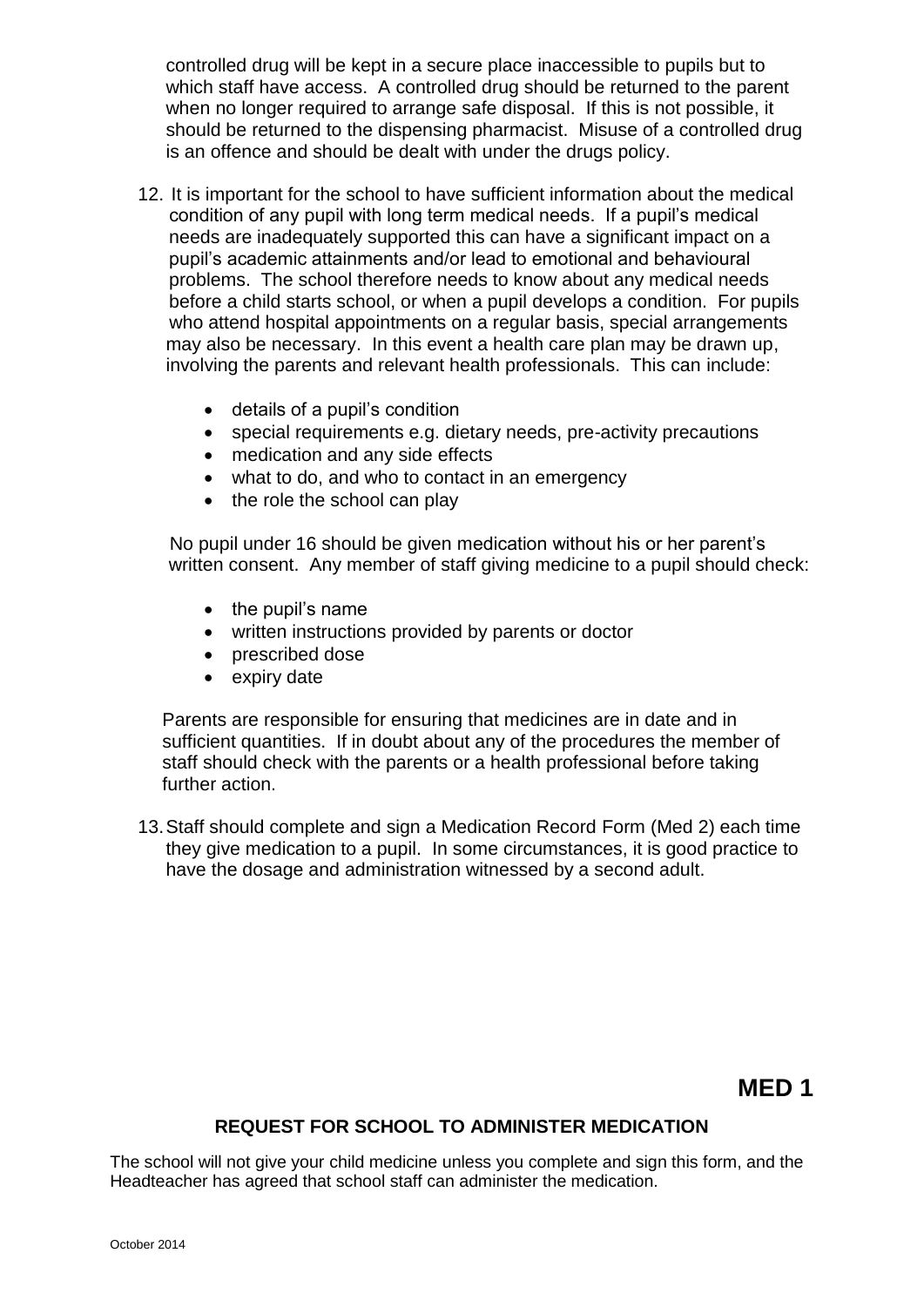## **DETAILS OF PUPIL**

| <b>MEDICATION</b>                                                                                                                                                       |  |
|-------------------------------------------------------------------------------------------------------------------------------------------------------------------------|--|
| (as described on the container)                                                                                                                                         |  |
|                                                                                                                                                                         |  |
|                                                                                                                                                                         |  |
| <b>Full Directions for use:</b>                                                                                                                                         |  |
|                                                                                                                                                                         |  |
|                                                                                                                                                                         |  |
|                                                                                                                                                                         |  |
|                                                                                                                                                                         |  |
|                                                                                                                                                                         |  |
|                                                                                                                                                                         |  |
| <b>CONTACT DETAILS:</b>                                                                                                                                                 |  |
|                                                                                                                                                                         |  |
|                                                                                                                                                                         |  |
| Address:                                                                                                                                                                |  |
|                                                                                                                                                                         |  |
| I understand that I must deliver the medicine personally to (agreed member of staff)<br>and accept that this is a service which the school is not obliged to undertake. |  |
|                                                                                                                                                                         |  |
| Relationship to pupil:                                                                                                                                                  |  |